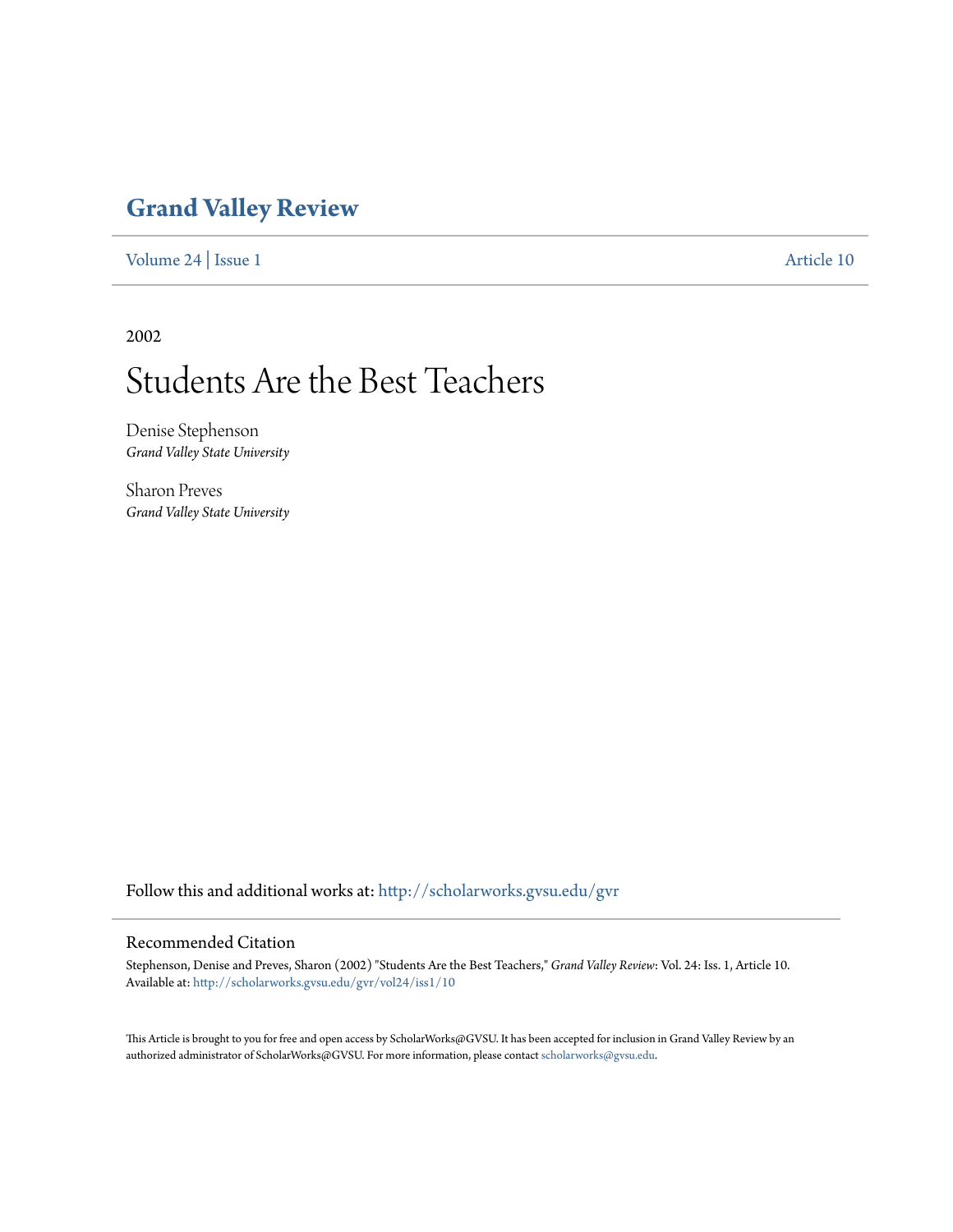## **Students Are the Best Teachers What We Learned from Co-Teaching an SWS Class**

 $\bigwedge$ s part of my job as SWS Director, I'm expected to<br>teach SWS classes, and it seemed most appropriate to co-teach classes with various faculty so I could observe the program in action, and so faculty could ask questions about incorporating writing with their curriculum. In fall 2000, I spoke with Assistant Professor of Sociology Sharon Preves about the possibility of co-teaching one of her winter SWS sections of SS 300, Social Science Research Methods. Sharon was eager to collaborate, as she was interested in what she and her students could gain from the increased focus on teaching writing. We'd like to focus here on two of the main things we learned from our teaching collaboration: 1) the importance of comprehensive assignment design, and 2) the ways of using peer feedback to improve students' learning and writing.

We chose Sharon's Tuesday night class for our team teaching, as it met just once a week, which made scheduling and planning easier for our work together. Sharon and I met a few times in December and early January, before the semester began, to discuss the class syllabus, the assignments, and my role in the class. At that point we imagined ourselves each having a very distinct role: Sharon would teach research methods and I would teach writing. By the third week of the course, we realized our first mistake—we were both writers and teachers. Our preconceived notions of "writing teacher" and "research methods teacher" were too narrowly defined for how we operated in reality. Even more important, such a stark division of labor was problematic because it gave students the impression that the two are separate—learning about course content and learning about writing—when in fact, the writing of content clarifies, demonstrates and deepens learning.

To minimize students' perception that I taught writing and Sharon taught sociology, it was important

*'Denise Jtephenson* is the coordinator of the SWS program and of the Writing Center. *Jharon Preves* is an assistant professor in the Department of Sociology.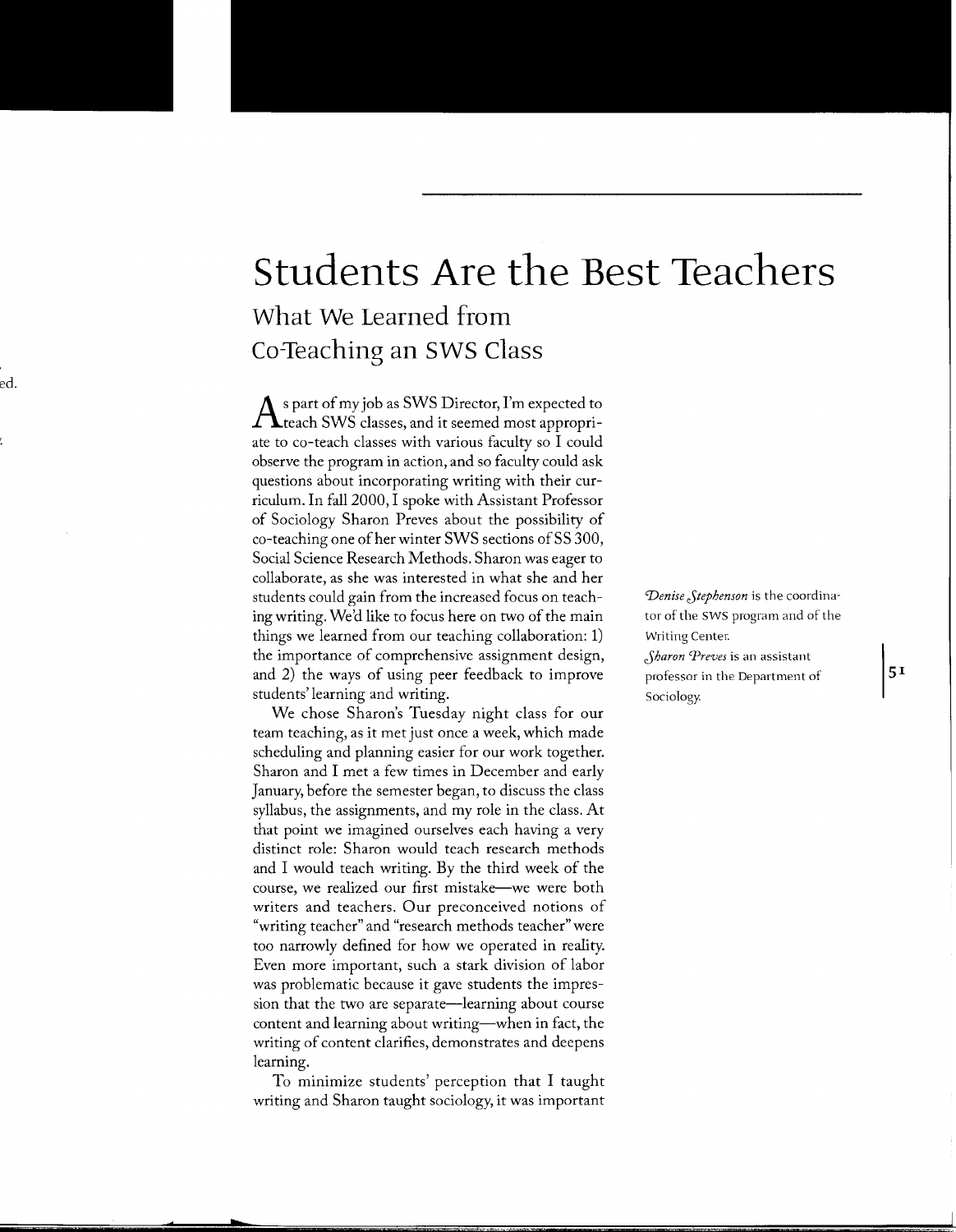that both of us provide assistance to students with their writing and research projects. Equally true, the writing issues that arose were not strictly about mechanics and grammar. How could they be? Rather, the most important issues were tied intimately to the disciplinary conventions of the social sciences, this research methods course, and specific assignment expectations. When considering student writing, we wondered:

- Was the introduction broad enough to connect readers to the student's field of research and yet narrow enough to point the reader toward the paper topic?
- Did the overall structure and organization of the paper work well?
- Were the points within the paper logical?
- Could a reader follow what the writer was saying?
- Did the writer use research terms and approaches in a coherent manner?
- Were there sensible connections between sections of the paper?
- Was the writer credible?
- How did the student establish that credibility?

Such questions about papers made it fairly easy for us to see how writing and content were intertwined. But to help ensure students saw the connections and saw our roles in the classroom as equal, we planned classroom activities that demonstrated our expertise beyond Denise-the-writer and Sharon-the-sociologist. For example, one night I offered feedback on the first assignment by using overheads with examples from student papers to lead a discussion of problems and solutions which dealt with the kinds of questions raised above, problems of content development or clarity in writing. That same night, Sharon used overheads with examples of writing from her research which demonstrated some of the key elements we expected to see in their research, such as how to effectively write and incorporate field notes. Before this class period, students had been asked to complete one set of field research observations and field notes, so that they would have one set of notes to work with during class discussion. Using her own field notes as a basis, Sharon demon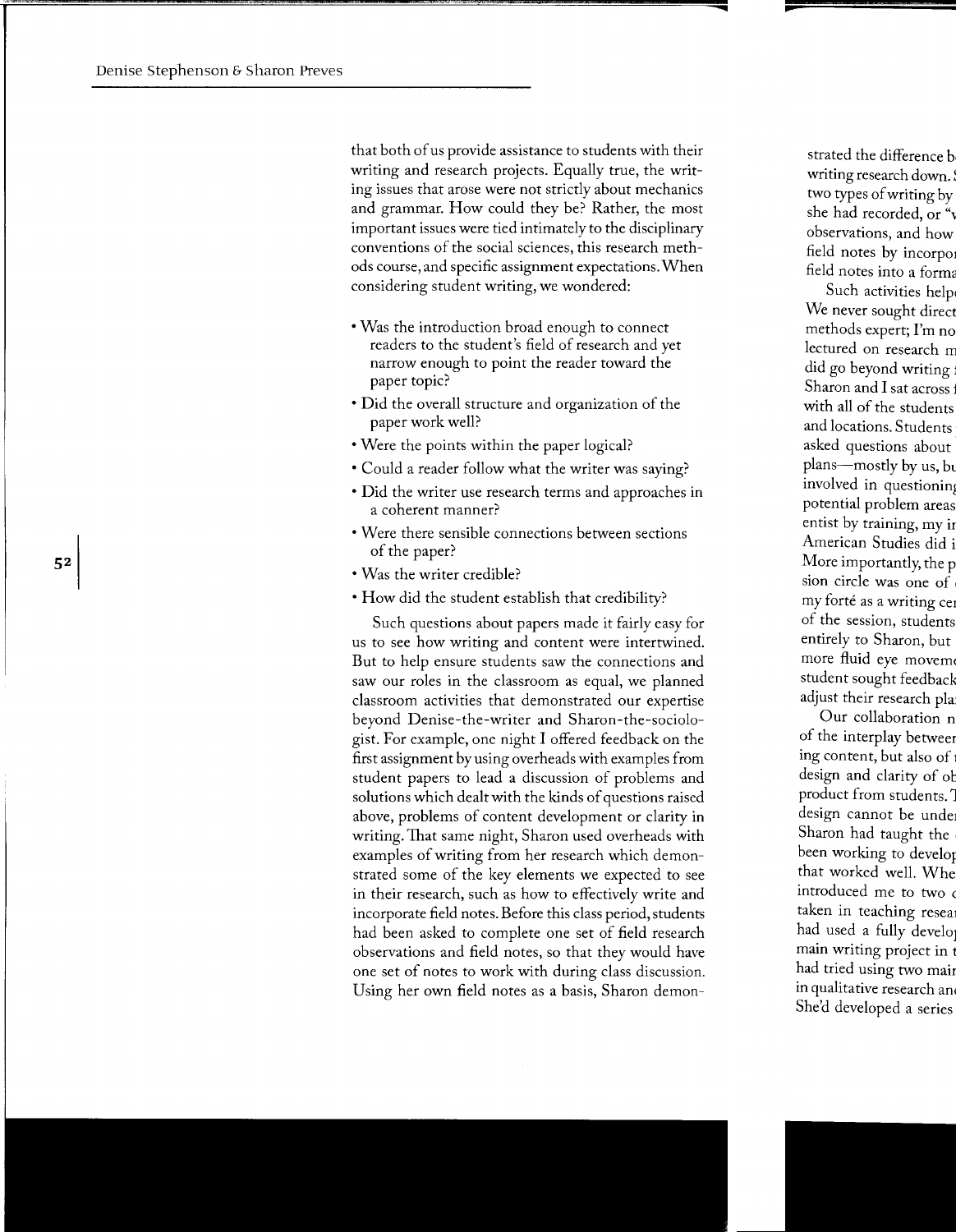strated the difference between writing research up, and writing research down. She distinguished between these two types of writing by showing examples of field notes she had recorded, or "written down," during her field observations, and how she had "written up" the same field notes by incorporating excerpts from the same field notes into a formal paper.

Such activities helped establish us both as writers. We never sought directly to establish me as a research methods expert; I'm not. So while it's true that I never lectured on research methods, my role in the course did go beyond writing faculty. For example, one night Sharon and I sat across from each other in a large circle with all of the students to discuss field research topics and locations. Students presented their topics and were asked questions about the logistics of their research plans--mostly by us, but also by other students. I was involved in questioning their plans and introducing potential problem areas. Though I am not a social scientist by training, my interdisciplinary background in American Studies did include ethnographic research. More importantly, the process in the classroom discussion circle was one of detailed questioning which is my forté as a writing center director. At the beginning of the session, students directed their reports almost entirely to Sharon, but by the end of class, there was more fluid eye movement around the circle as each student sought feedback from both of us so they could adjust their research plans.

Our collaboration not only raised our awareness of the interplay between teaching writing and teaching content, but also of the importance of assignment design and clarity of objectives in eliciting a desired product from students. The importance of assignment design cannot be underestimated. In this situation, Sharon had taught the course several times and had been working to develop a structure and assignments that worked well. When we met in December, she introduced me to two different approaches she had taken in teaching research methods. Previously, she had used a fully developed research proposal as the main writing project in the course. Another time, she had tried using two main research projects: one based in qualitative research and one in quantitative research. She'd developed a series of elements that she wanted

covered in students' papers to accompany each project. Using the research proposal as the primary writing task had displeased her because she found that one semester didn't allow her enough time to teach students various methods of research and have them apply that knowledge in their own research proposals. Yet, at the same time, having students complete field research and survey research projects without conducting any literature review seemed to fall short of her objectives for the course. So when teaching the course this time she wanted to combine the previous assignments by using the qualitative and quantitative assignments and adding a literature review component to the qualitative project. This would require students to do some library research and be able to integrate it in the context of research while maintaining the primary focus of the course on active learning by having the students conduct original research using a variety of methods. In terms of what she had learned from previous experience with GVSU students, this seemed like a good combination. However, by focusing only on the way Sharon had taught the course in the past, we neglected to look at how the new assignments were being used to meet course objectives. That led to some interesting challenges as the class progressed. Let us explain.

The course was composed of three writing assignments, two of which were to be revised based on feedback from faculty and peers. Students were graded on peer feedback to increase their motivation to take their roles as readers and reviewers seriously.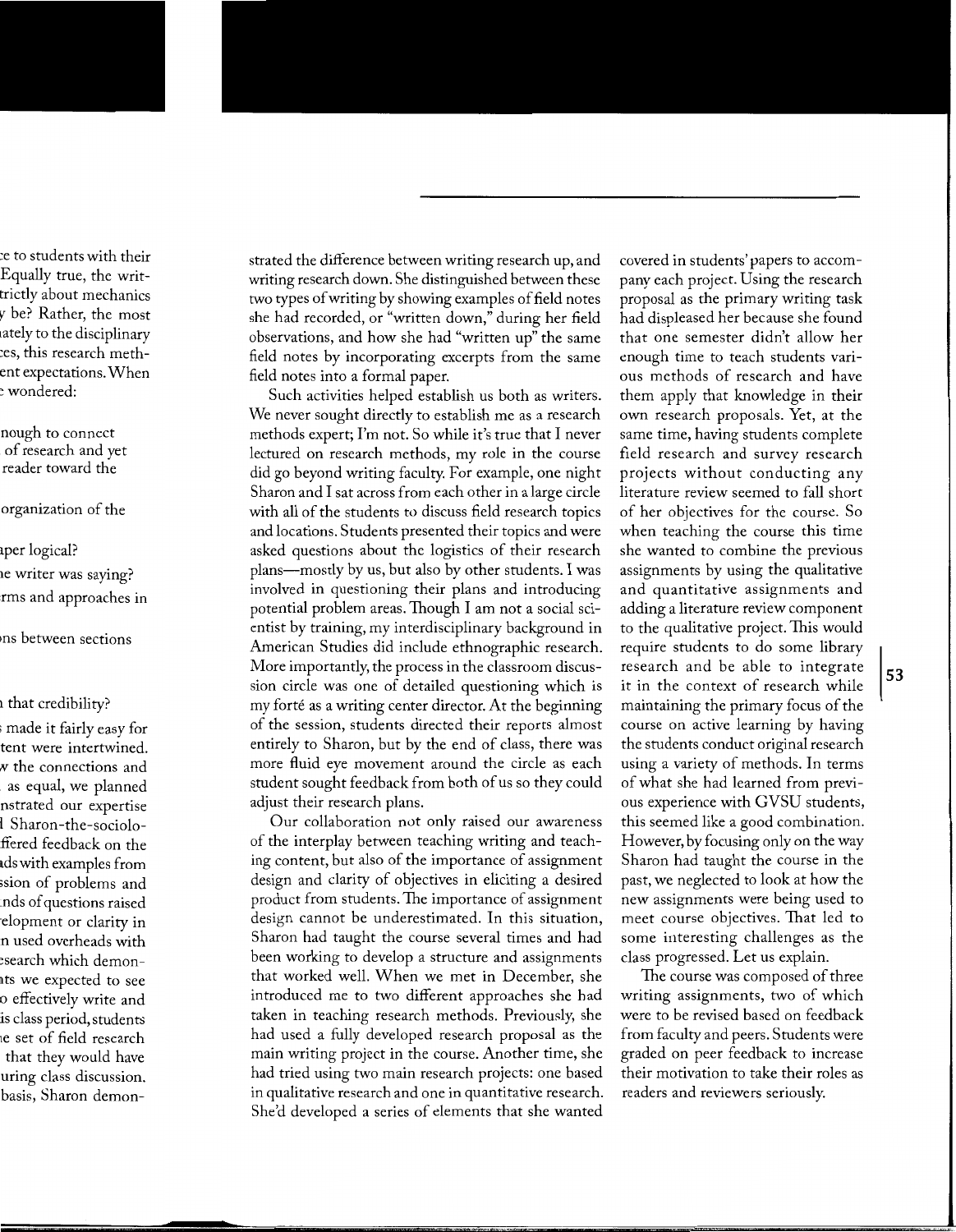The first assignment was a quick write-up of a norm-breaching exercise. In this assignment, students were asked to study the basic elements of social deviance: 1) shared normative expectation; 2) violation of the norm; and 3) social response to the norm violation. Keeping ethics, safety, and laws in mind, students were instructed to identify a norm, violate the norm in two different settings, and observe and record responses to their norm violation. They were to write up their expectations, their findings, and ethical concerns. This assignment was worth five percent of the overall course grade.The assignment was given the first night of class, and due the next class period. During the second class, each student offered written and verbal feedback on one of their classmates' papers before the papers were handed in. Both assignment and feedback were designed as opportunities for students to become interested in conducting research and to demonstrate to them that they already possessed many of the skills they needed to conduct and write up research. This was also a low-risk opportunity for students to get feedback from instructors on what to pay more attention to in future assignments.

As we had hoped, the first assignment generated excitement about research through the norm breaching they had done; they were invested in the class. Though the papers lacked introductions and had many common first draft problems, like places where the logic wasn't clear, they were good efforts for a quick five-point assignment. From these first papers I collected examples which I presented on overheads in class as described above. I used examples of problems and allowed students to read those examples and explain what was wrong. I also used good examples so that they could see the ways other students had avoided such problems. I also used overhead examples from the peer feedback they had given one another so we could discuss what kinds of feedback work best to help writers locate problems.

The second assignment, a field research project, took six weeks, the remainder of the first half of the semester. For this project, students received 30% of their grade for the class: 20% for the paper, 5% for providing feedback on another student's paper and 5% for an oral presentation to the class. Students wrote their paper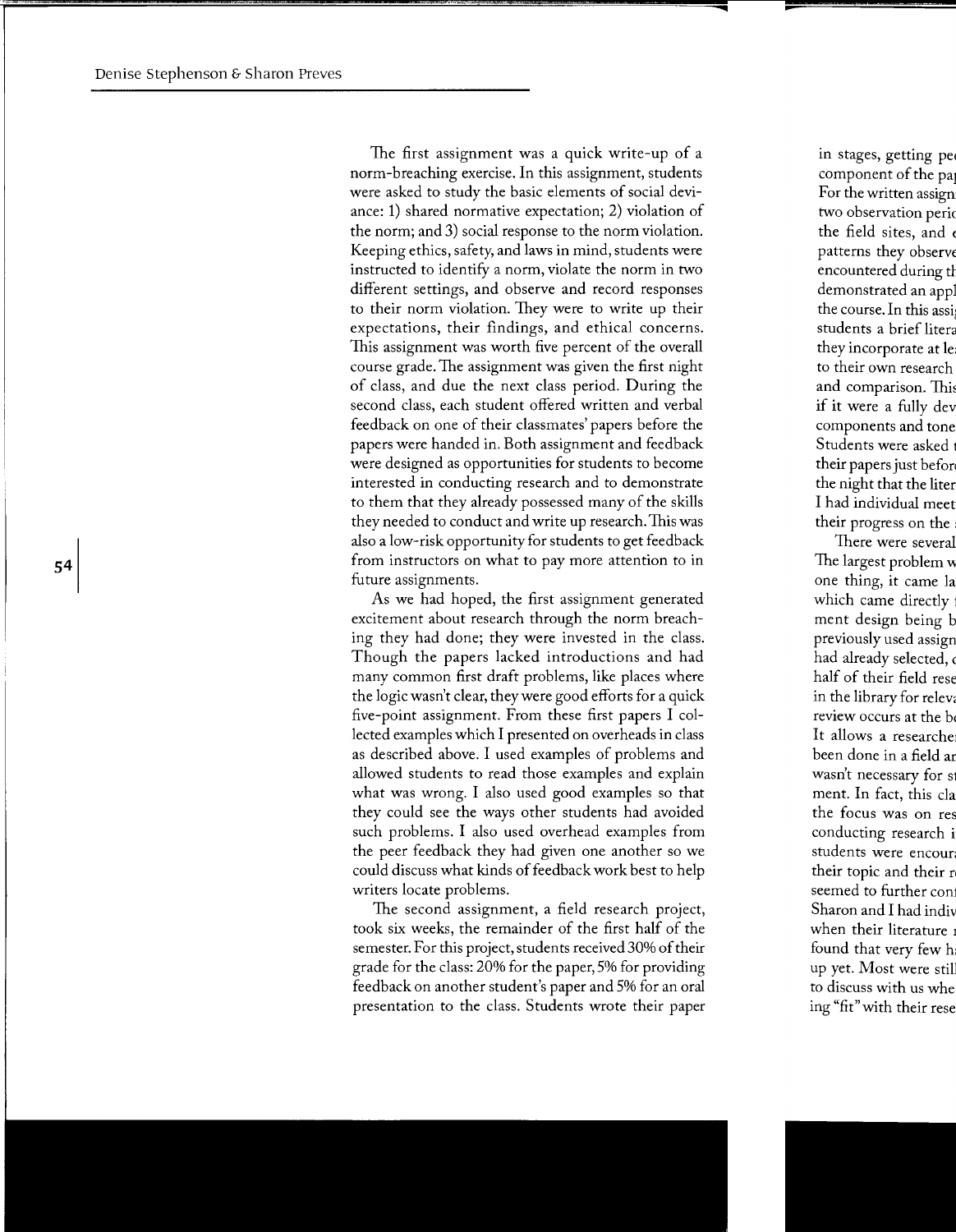in stages, getting peer and faculty feedback on each component of the paper as the assignment progressed. For the written assignment, students needed to compare two observation periods from their field sites, describe the field sites, and explain the methods they used, patterns they observed and any ethical concerns they encountered during their research. These items basically demonstrated an application of the material covered in the course. In this assignment, Sharon decided to assign students a brief literature review which required that they incorporate at least three scholarly studies related to their own research into their papers using summary and comparison. This assignment was approached as if it were a fully developed research paper, with the components and tone of a professional research article. Students were asked to offer one another feedback on their papers just before adding the literature review. On the night that the literature review was due, Sharon and I had individual meetings with the students to discuss their progress on the assignment.

There were several problems with this assignment. The largest problem was with the literature review. For one thing, it came late in the process as an add-on, which came directly from our process of the assignment design being based on a combination of two previously used assignments. For this project, students had already selected, designed and carried out at least half of their field research before they began to hunt in the library for relevant sources. Typically, a literature review occurs at the beginning of the research process. It allows a researcher to find out what has already been done in a field and determine a niche to fill. That wasn't necessary for students to complete the assignment. In fact, this class was on research methods, so the focus was on research methods more than on conducting research itsel£ With this focus in mind, students were encouraged to find library sources on their topic and their research method; this dual focus seemed to further confuse students. On the night that Sharon and I had individual conferences with students, when their literature reviews were to be finished, we found that very few had attempted to write anything up yet. Most were still collecting sources and wanted to discuss with us whether the articles they were finding "fit" with their research and the assignment. It was

difficult for students to find articles directly pertaining to the focus of their observations, as many of them were studying micro-level phenomena that they found hard to connect to broad level research topics such as chivalry, shopping behavior, or the public display of physical affection.

Beyond the literature review students hadn't written introductions. This was not only a problem for the papers, but also a problem when they tried to offer each other peer feedback. The peer feedback forms, which mimicked the assignment sheet, began with a question about the introduction (see Appendix A). This caused students great consternation since they were being given points for feedback and weren't able to answer the questions: "Does the introduction set the research in a context? Does it draw the reader's attention?" This illuminates problems with our assignment design, as well as students' perception of what counts as "real writing" (e.g., a formal paper), versus writing that doesn't really count. Here's an excerpt from the assignment sheet:

For topic statement due January 23:

IdentifY your field research topic and setting. Why is this topic appropriate for field research? Is your method of research exploratory, descriptive, or explanatory (see Babbie pp. 91-94)? Is your research inductive or deductive? Give detailed explanations for each of these questions (see appendix B).

We imagined that the topic statement would become an introduction. However, we didn't write the description of the topic statement with an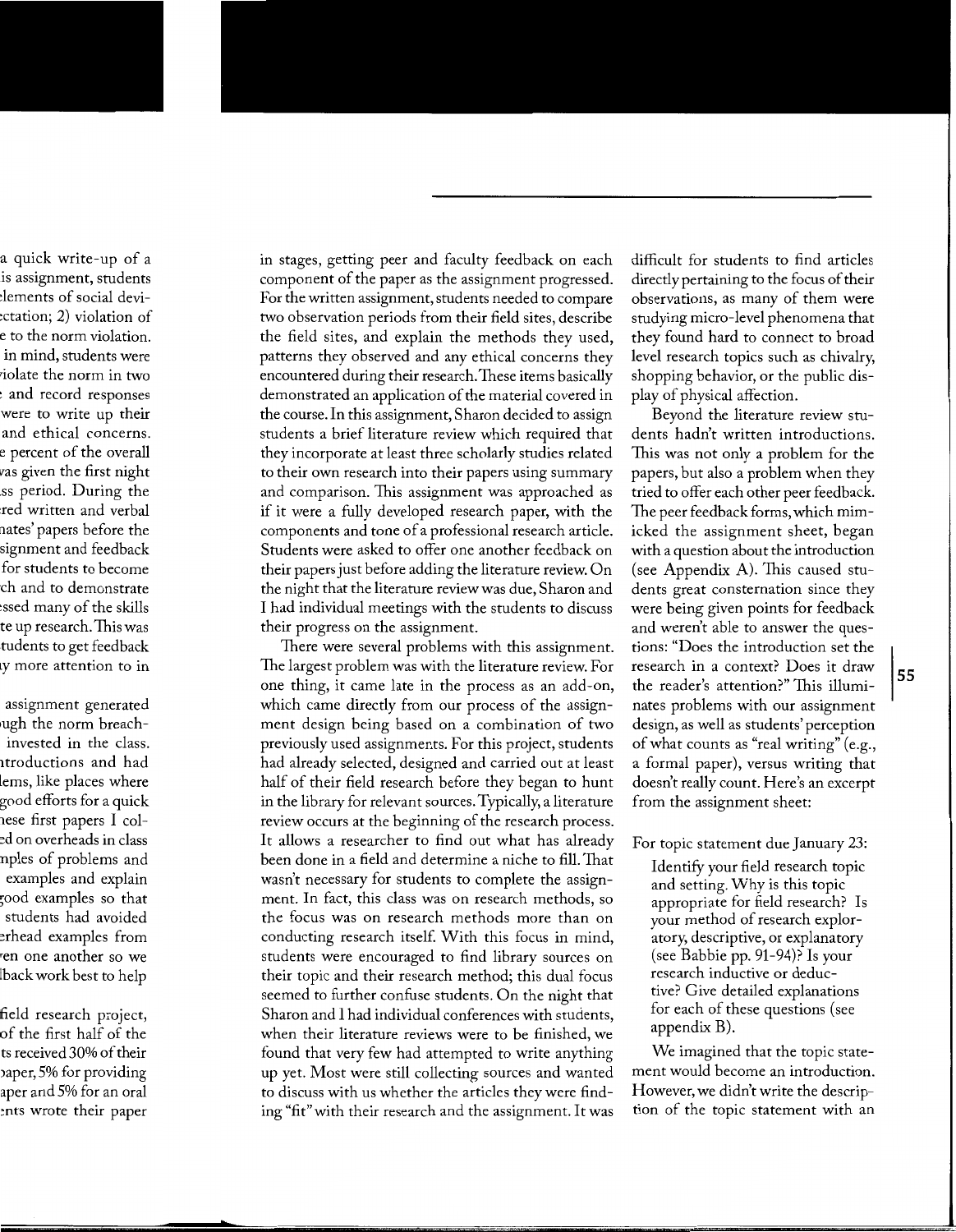introduction in mind. Nor did we make clear to students that once they'd written the topic statement that included necessary introductory elements, they should then revise it for that purpose. For them, it was an isolated piece of writing that didn't "count", meaning it didn't generate any points. So they wrote for class but didn't consider using it in any way for their full-blown papers.

Further, we'd never looked at the overall purpose of the assignment. While we put it forward as a formal paper, there were elements that suggested it was really an instrument to assess students' learning. For example, the assignment sheet was broken into tasks that met particular criteria of course content such as whether the research would be inductive or deductive. On the surface, it seemed that a student could just add a sentence to a paper to address such items. However, such elements are not typically found in professional papers. By asking students to answer such specific questions, we were really testing whether they could apply terms that they were learning in the class. There were conflicting assignment objectives. Were we asking students to write a formal research paper or were we essentially giving students an extensive takehome essay exam?

The small elements of the assignment (e.g. topic statement, lit. review) were intended to break up a large paper into stages to make it more manageable for students to accomplish so the tasks were also set in a date due order. But we neglected to recognize how the testing and formal paper goals conflicted and lead to problematic transitions between some of the assignment's components. An example of this was the topic statement that didn't smoothly translate into an introduction which drew the reader's attention and set the context for the research. On the night we conferenced about the second assignment, the lack of introductions was particularly puzzling for us because it was something that we had addressed after finding a similar lack of introductions in the first assignment. After reflection, we concluded that students were sticking very closely to the assignment sheet as their primary assignment guide, and that its organization had led them away from including formal introductory paragraphs.

Despite not having introductions at the full draft stage and despite struggling with literature reviews, students made enormous progress between feedback and final drafts. One thing we clearly did well was to focus on larger order concerns for feedback. By this, I mean that we focused on clear thinking and development more than grammar or punctuation. This was evident in the length of their papers—an average of 3  $1/2$  pages longer at the final draft than at the feedback stage. On average,  $1\frac{1}{2}$  pages of this was the addition of the literature review which leaves an increase of2 pages elsewhere in the paper. That's significant in papers that ranged from fewer than 4 to 13 pages.

Since students were graded on their feedback as well, we examined their written feedback closely. The best feedback was specific and thorough. It often asked questions of the writer and suggested what more might be included or how something might be written differently. For these characteristics to emerge, the person offering feedback needed to address the writer directly and not seem to be watching over their shoulder for what the faculty thought. This could be seen most clearly in notes that used the writer's name. For example, 1) "Jim-I would discuss your reason for the topic of choice" and 2) "Could you include more notes later in the paper instead of in only second paragraph?"The best feedback was also often made in questions or in "I" statements which didn't presume to understand the writer's intent and which gave feedback as a reader, a peer, someone who could, in restating an idea, let the writer know whether or not the writer had conveyed clearly what she or he intended to convey.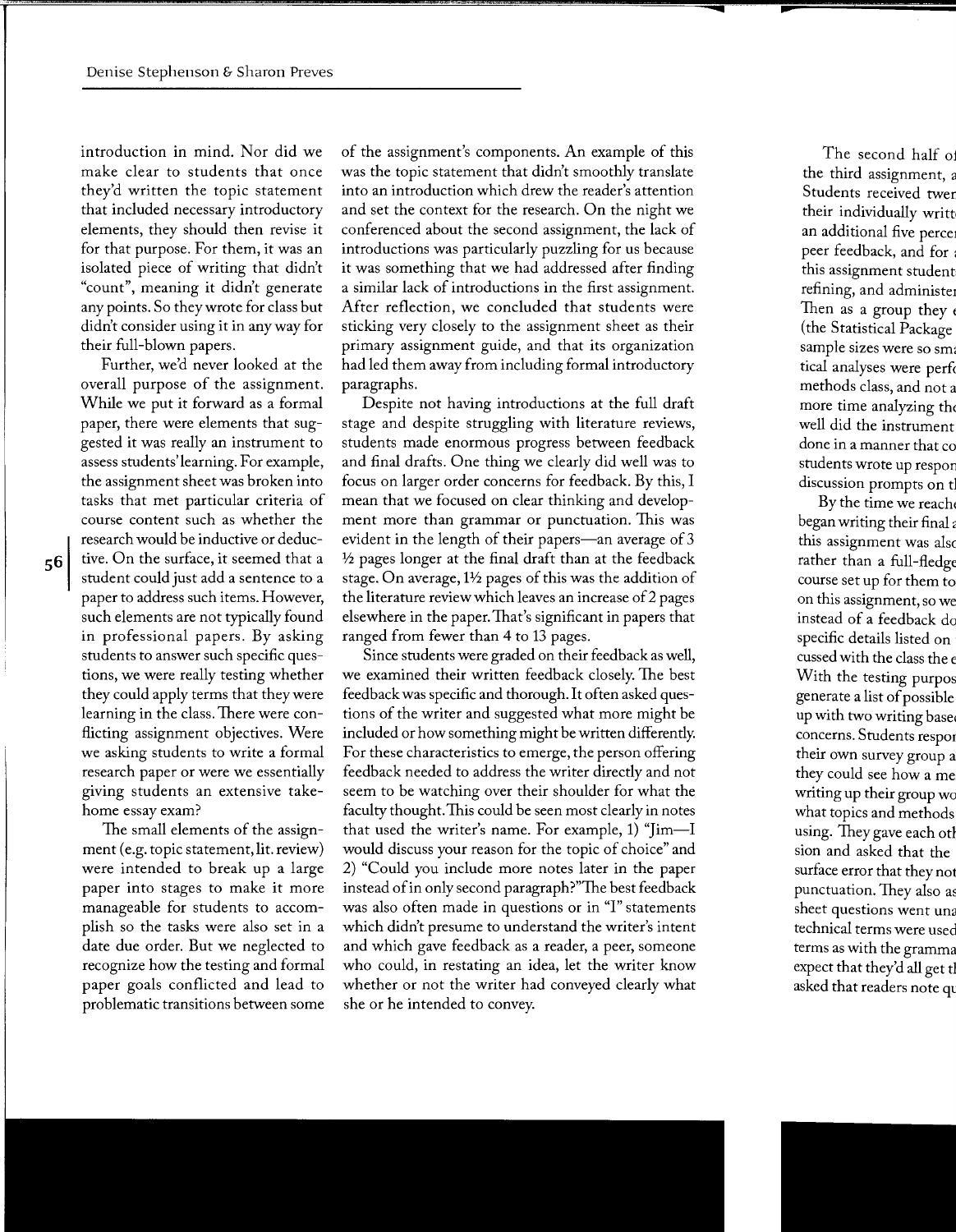The second half of the semester was spent on the third assignment, a group survey design project. Students received twenty percent of their grade for their individually written survey design papers, plus an additional five percent of their grade for providing peer feedback, and for a group oral presentation. For this assignment students worked in teams on creating, refining, and administering a questionnaire or survey. Then as a group they entered their data into SPSS (the Statistical Package for Social Sciences). Students' sample sizes were so small, that only descriptive statistical analyses were performed. As this was a research methods class, and not a statistics class, students spent more time analyzing the research process itself-how well did the instrument work and was data collection done in a manner that could generate useful data? Then students wrote up responses to a series of questions and discussion prompts on their assignment sheet.

By the time we reached the point at which students began writing their final assignment, we recognized that this assignment was also more of a testing document rather than a full-fledged paper. We already had the course set up for them to offer feedback to one another on this assignment, so we continued with that plan. But instead of a feedback document that asked about the specific details listed on the assignment sheet, we discussed with the class the evaluative purpose of the paper. With the testing purpose in mind, we asked them to generate a list of possible areas for feedback. They came up with two writing based concerns and two test-based concerns. Students responded to three papers: one from their own survey group and two from other groups, so they could see how a member of their own group was writing up their group work, as well as learn more about what topics and methods other groups in the class were using. They gave each other feedback on reader confusion and asked that the reader underline any type of surface error that they noticed like spelling, grammar or punctuation. They also asked if any of the assignment sheet questions went unanswered and whether or not technical terms were used correctly. With the technical terms as with the grammar and punctuation, they didn't expect that they'd all get them completely right. So they asked that readers note questions they had about terms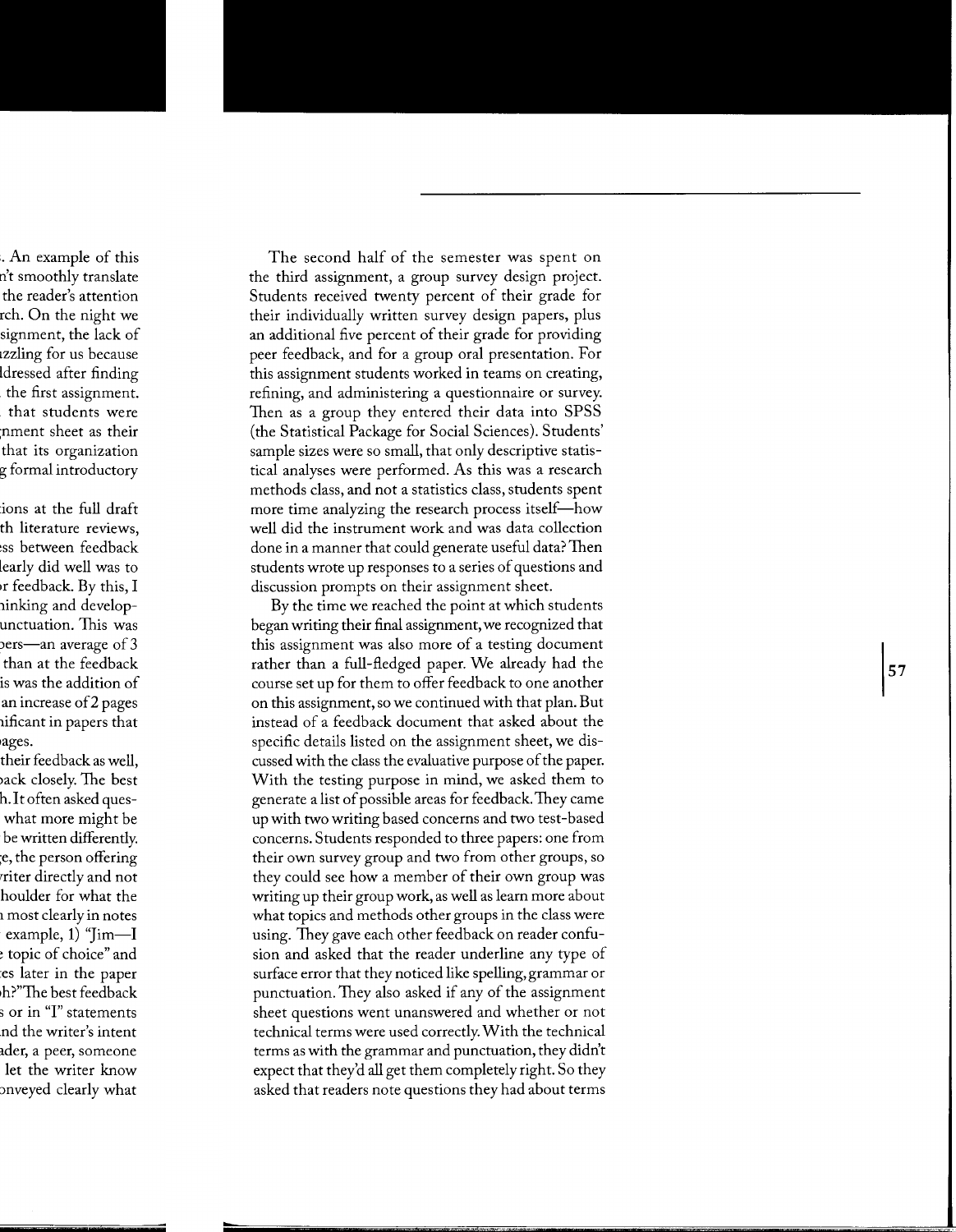so that writers could choose whether to look them up or whether they trusted their own knowledge.

The idea of having students read the writing of more than one student during peer review came from GVSU professor Paul Huizenga, who uses this technique in his medical ethics class. Paul said that students learned a great deal about the ways of fulfilling the assignment by reading multiple papers. As faculty, we read hundreds of student papers a year, but students don't typically have the experience of reading a variety of their peers' work. When they have the chance to read other students' writing, they learn a great deal about the possibilities-good and bad. They discover ways of organizing they've never considered. They read sentences that amaze them, giving them ideas about style and voice for their own papers. And they discover, as readers, the things we point out to them over and over again-the need for context, the essential quality of detail, the critical features of argument. As writers, they find it difficult to understand some of these comments because they know the context and detail, and they believe the arguments they are trying to make. But as readers, the lack of these qualities is much clearer. The problems presented are obvious. They learn from their peers' mistakes and they imitate their successes.

As for their writing, students got feedback about where they confused readers and areas that readers thought might have surface errors. In terms of testing, the feedback seemed to function as a study session. As readers, each student needed to assess whether or not others were using terms correctly, and as learners, they needed to assess whether or not to they needed to clarify their knowledge. This seemed to work for students both as they read others' papers, and when they turned to revise their own drafts. Responding to someone in their own group allowed students a chance to see how someone else wrote up the same material. This presented a good opportunity to learn about the variety of ways to write. It also required them to consider various interpretations and conclusions their peers made in the group research process, potentially suggesting changes to their own papers. By reviewing two papers from other groups, students had to think about the application of terms and theories in contexts beyond their own survey projects.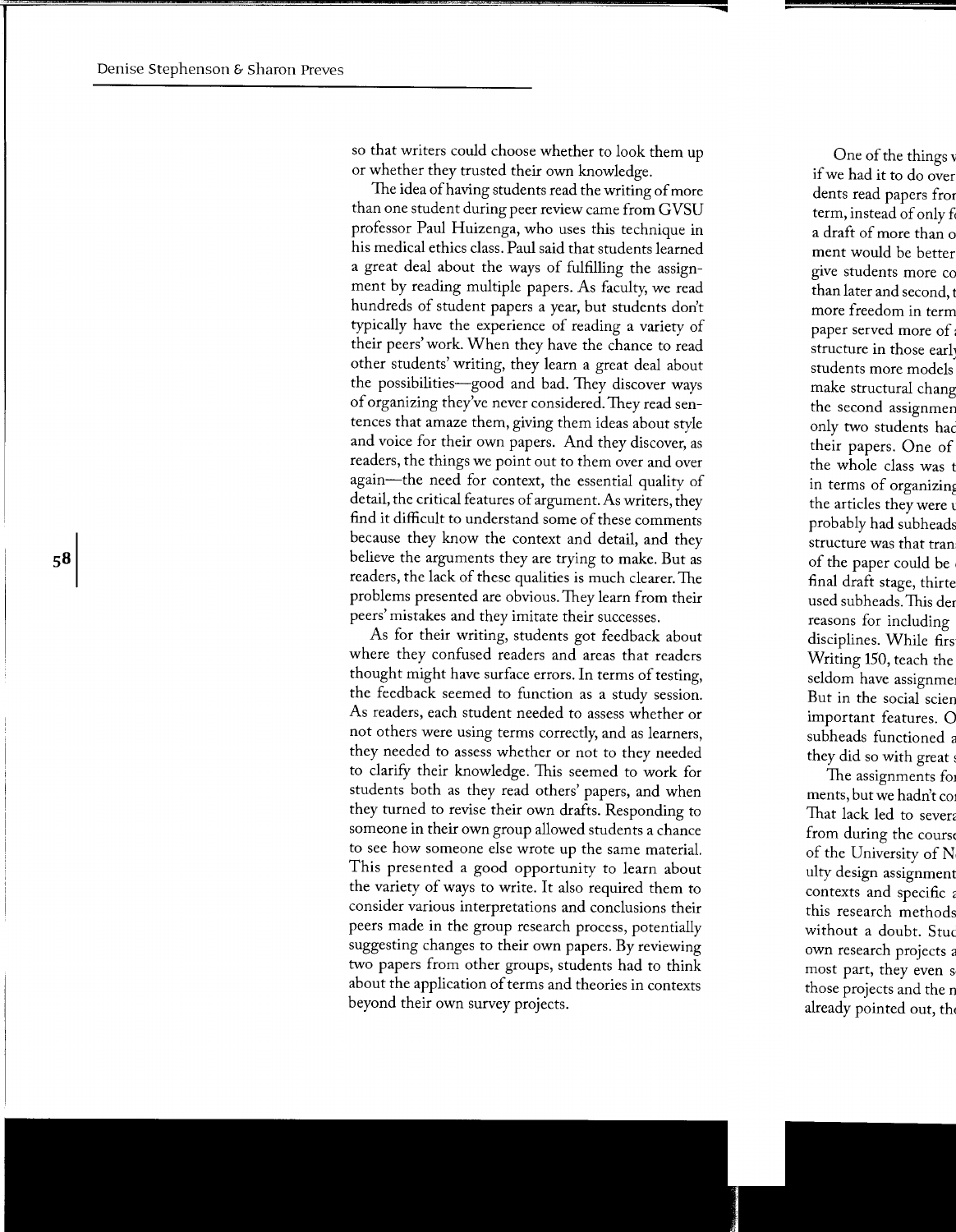One of the things we would change about this class if we had it to do over again would be to have the students read papers from several others throughout the term, instead of only for the final assignment. Reading a draft of more than one peer's paper on every assignment would be better for two reasons. First, it would give students more context earlier in the term rather than later and second, the first two assignments allowed more freedom in terms of organization since the final paper served more of a test function. The openness of structure in those early assignments would have given students more models to emulate. Their willingness to make structural changes was seen in this class during the second assignment, when at the feedback stage, only two students had used subheads for sections of their papers. One of our follow-up instructions to the whole class was to explain how subheads work in terms of organizing writing. We pointed out that the articles they were using for their literature reviews probably had subheads and that one advantage to that structure was that transitions between major elements of the paper could be carried in the subheads. At the final draft stage, thirteen of twenty-one students had used subheads.This demonstrates one of the important reasons for including the teaching of writing in the disciplines. While first-year writing classes, like our Writing 150, teach the importance of transitions, they seldom have assignments which call for subheadings. But in the social sciences and sciences, subheads are important features. Once students recognized how subheads functioned and that they could use them, they did so with great success .

The assignments for this class had many good elements, but we hadn't considered them comprehensively. That lack led to several problems, which we learned from during the course of the semester. Mark Waldo of the University of Nevada, Reno suggests that faculty design assignments to have clear goals, engaging contexts and specific audiences. The assignments in this research methods class had engaging contexts without a doubt. Students enjoyed designing their own research projects and carrying them out. For the most part, they even seemed to enjoy writing about those projects and the methods they used. But as we've already pointed out, the goals were not as clear for us

or for our students as they might have been. Testing situations are very different from other kinds of writing that we do. And perhaps one of the ways of seeing those goals more clearly is to think about audience. If the audience is the faculty member only, the goal is more likely to be testing. Testing certainly has its place. But whether or not students need feedback on that type of writing and whether or not the structures involved in writing are as critical is questionable. In testing, demonstrating knowledge is the most important element. Having a faculty audience means writing for a superior. Whether that's student to faculty, faculty to dean, or employee to employer, it is never easy. It puts the writer in an insecure position, certain that the reader knows more. Often that reader has power over the writer as well. It's difficult to be clear, succinct, or persuasive in that context. Better that we write for peers, which can be daunting enough. But that's what we do as academics. When we write journal articles or books, we write for our colleagues. If what we've learned about students reading one another's writing is any indication; writing for and reading our peers' writing works well in many regards. We learn about the limitless possibilities of structure, style, and scope by seeing how others approach their work and asking them to read and respond to our own.

In working together, Sharon and I also learned a great deal about faculty and peer feedback as it relates to writing. During our last class session we administered a survey about the writing aspects of the class to the students. Not surprisingly, students responded that written feedback and feedback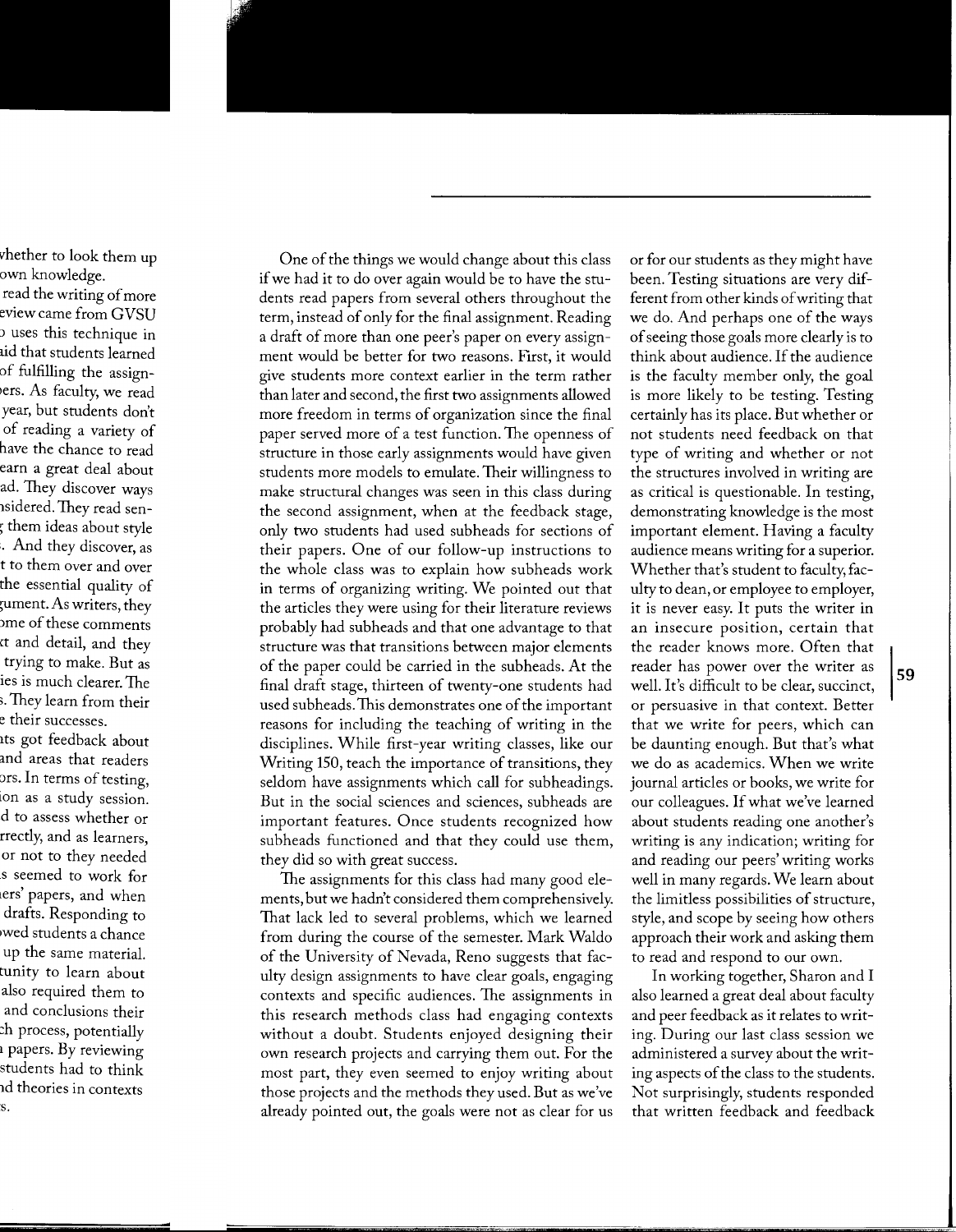from faculty were preferred. Yet that doesn't give a full picture of where students learned the most. In response to the question, "If feedback for writing had not been integral to this class, would you have sought feedback from other students before turning in your papers?" Twelve students answered "no" and five answered "maybe," while only three said "yes," they would have sought student feedback.

Of the seventeen students who answered "no" or "maybe" suggesting they would probably not have sought feedback from their peers on their own, eleven answered "yes" to the question: "Did you learn anything about writing from giving advice to your peers in this class?" So, though eleven students wouldn't have sought or offered peer feedback on their own and they don't prefer it, they still learned about writing from the experience. Of that eleven, five of the students selected "reading other students' papers" as "the most significant influence in your learning about writing in this class." So five students who likely would not have talked with fellow students about their papers actually learned the most about writing by participating in the feedback process with other students. In terms of the eleven students who said they learned something about writing from giving feedback to peers, eight of those said that they "learned more simply from reading other students' papers."Using peer feedback is not just about improving writing. Reading others' papers is a significant learning element of the feedback process that we often don't recognize or utilize enough.

Just as students learn from reading others' work, professors learn from "reading" each other's teaching. Opening up one's classroom, teaching style, assignment design, teaching objectives, grading, etc. really mirrors the process we learned was so valuable for students.The more "exposure" we get to the possibilities in teaching, the better teachers we can become.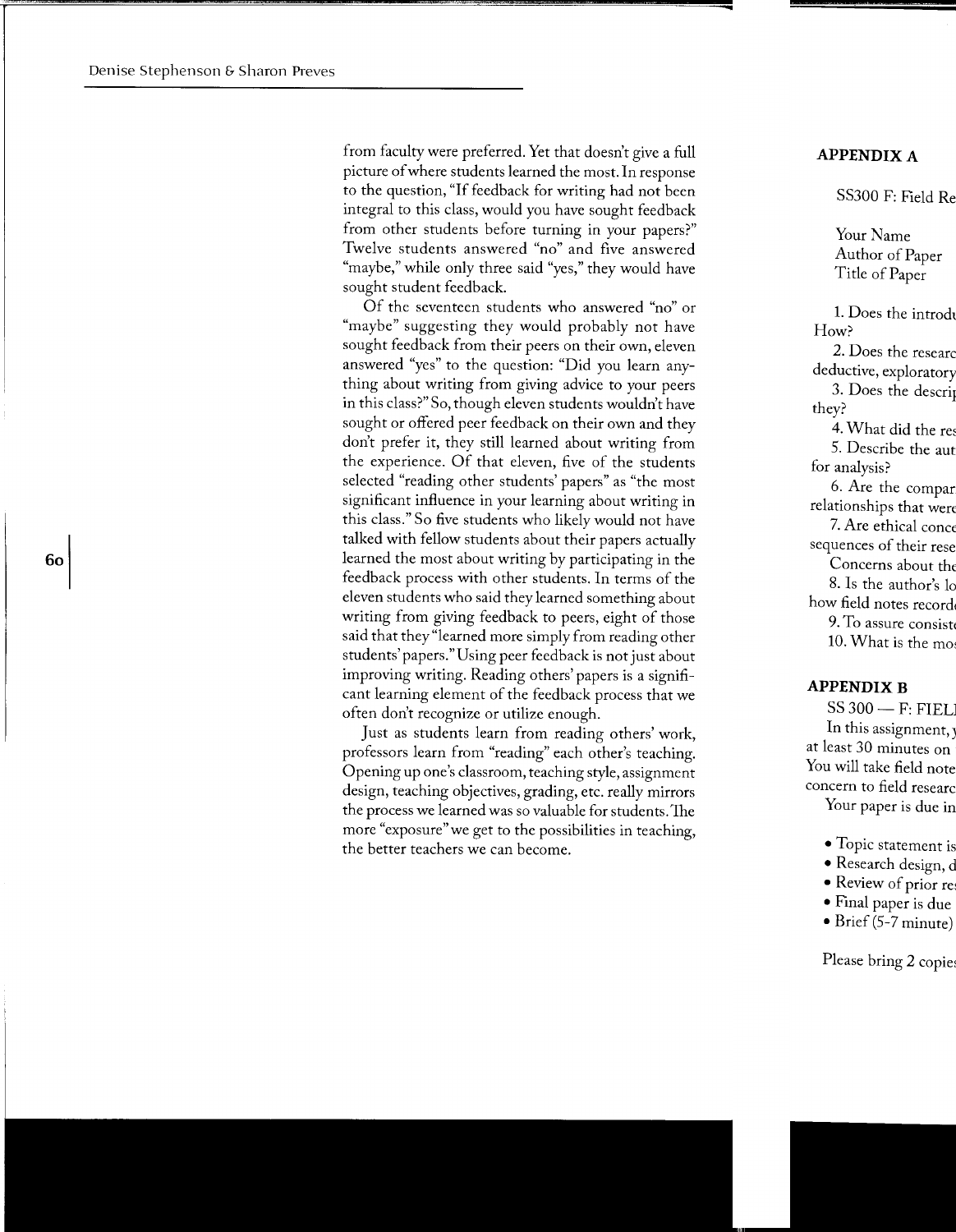#### **APPENDIX A**

SS300 F: Field Research Assignment Peer Feedback Form

Your Name Author of Paper Title of Paper

1. Does the introduction set the research in a context? Does it draw the reader's attention? How?

2. Does the researcher's description of his/her approach include these elements: inductive/ deductive, exploratory/descriptive/explanatory, a reason for topic choice?

3. Does the description of the field research site leave you with any questions? What are they?

4. What did the researcher observe? How did she/he record those observations?

5. Describe the author's use of field notes. Does that use provide evidence and/or support for analysis?

6. Are the comparisons between the two observation times clear? Can you suggest any relationships that were missed?

7. Are ethical concerns discussed sufficiently? Has the researcher missed any possible consequences of their research to subjects or her/himself?

Concerns about the entire paper **leading the entire paper leading the entire paper leading the entire paper leading the entire paper leading the entire paper leading the entire paper leading the entire paper**

8. Is the author's logic apparent throughout the research process (i.e. why setting chosen, how field notes recorded, how conclusions reached)?

9. To assure consistency, note any contradictions found in the paper.

10. What is the most interesting aspect of the paper?

#### **APPENDIX B**

SS 300 - F: FIELD RESEARCH ASSIGNMENT

In this assignment, you will individually observe people in a public setting of your choice for at least 30 minutes on two separate occasions, for a total of at least one-hour of observations. You will take field notes, perform preliminary analysis of your field notes, and discuss issues of concern to field research.

Your paper is due in segments, allowing time for feedback and revision.

- Topic statement is due January 23.
- Research design, data collection, and results sections are due February 6.
- Review of prior research is due February 13.
- Final paper is due February 20.
- Brief (5-7 minute) oral report on February 20.

Please bring 2 copies of each section of your paper on due dates to allow for peer review.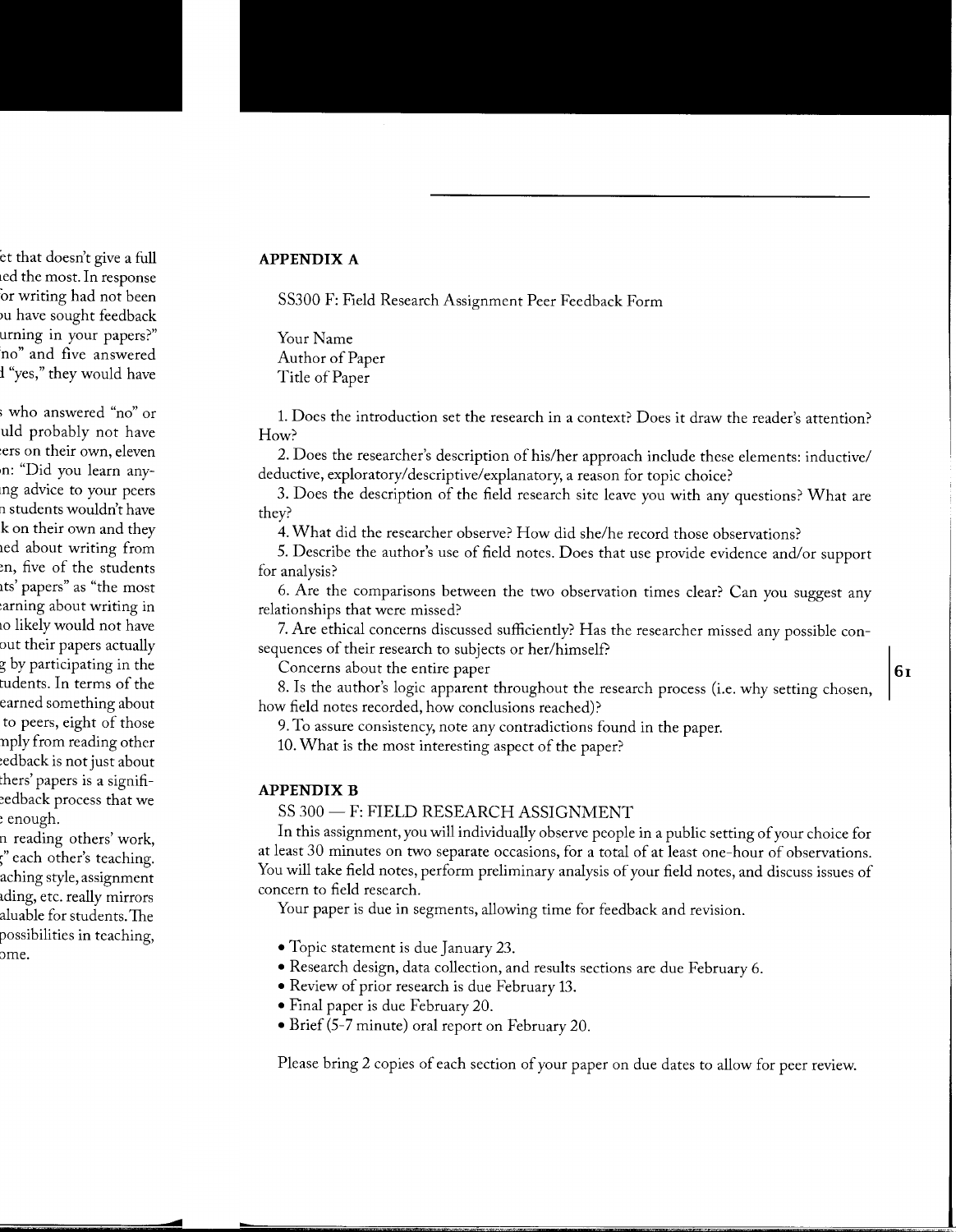#### **STEPS IN CONDUCTING FIELDWORK:**

1) Think of a topic that interests you and choose a public place where you may observe behavior related to that topic. It must be a place where you are able to make careful and relatively inconspicuous (covert) observations. Choose a place where you might expect to see different types of people or behavior, depending on the time of day or night of your observations. You may choose any setting that you want as long as it is open to the public and safe. Some possible settings for observation include a supermarket, department store, clothing store, book store, restaurant, cafeteria, coffee shop, bar, lounge, pool hall, bowling alley, video game parlor, barber shop, hair salon, playground, park, courtroom (if open to the public), stadium, field house, sporting event, athletic club, workout center, library, museum, gallery, theater, movie lobby, zoo, airport, train station, bus terminal, laundromat, etc. Check with me if you are unsure of the appropriateness of the fieldwork setting.

2) Identify your approach to the topic. Will you follow deductive or inductive reasoning? Are there definite behaviors or patterns you expect to encounter and hypotheses that you want to test (deductive approach)? Or, are you going into the field with few preconceived notions of what you will observe (inductive approach)?

3) Conduct at least two, thirty-minute observation periods, each during a different six hour time period (midnight-6 a.m.; 6 a.m.-noon; noon-6 p.m.; 6 p.m.-midnight). Take field notes during the observation period and edit and elaborate on your notes as soon after the period of observation as possible.

4) Make a diagram or map of the setting, with an indication of the place(s) you occupied **62** while observing.

#### **What To Include In Written Reports:**

For topic statement due January 23:

• Identify your field research topic and setting. Why is this topic appropriate for field research? Is your method of research exploratory, descriptive, or explanatory (see Babbie pp. 91-94)? Is your research inductive or deductive? Give detailed explanations for each of these questions.

For design, data collection, and results sections due February 6:

• Briefly describe when and where you conducted your field research and locate yourself within the setting physically. Include a visual aid to diagram or map the field research setting with an indication of the place(s) you occupied while observing.

• Discuss your method of taking field notes both during your observation and immediately following your observation. How did research subjects react to your presence?

• Report your findings: Were there any recurring patterns that you observed? Were there any unusual or atypical behaviors that you observed? Were there differences in the two time periods you observed? Explain what might account for why these differences do or do not exist. Use quotations from your field notes to provide evidence for your reasoning.

• Discuss ethical concerns that arose while conducting your fieldwork. How might or how did you resolve such concerns?

For literature review due February 13:

• Incorporating at least three scholarly studies, write a brief summary of previous research in this area. What types of research methods were used? What are the competing theories or